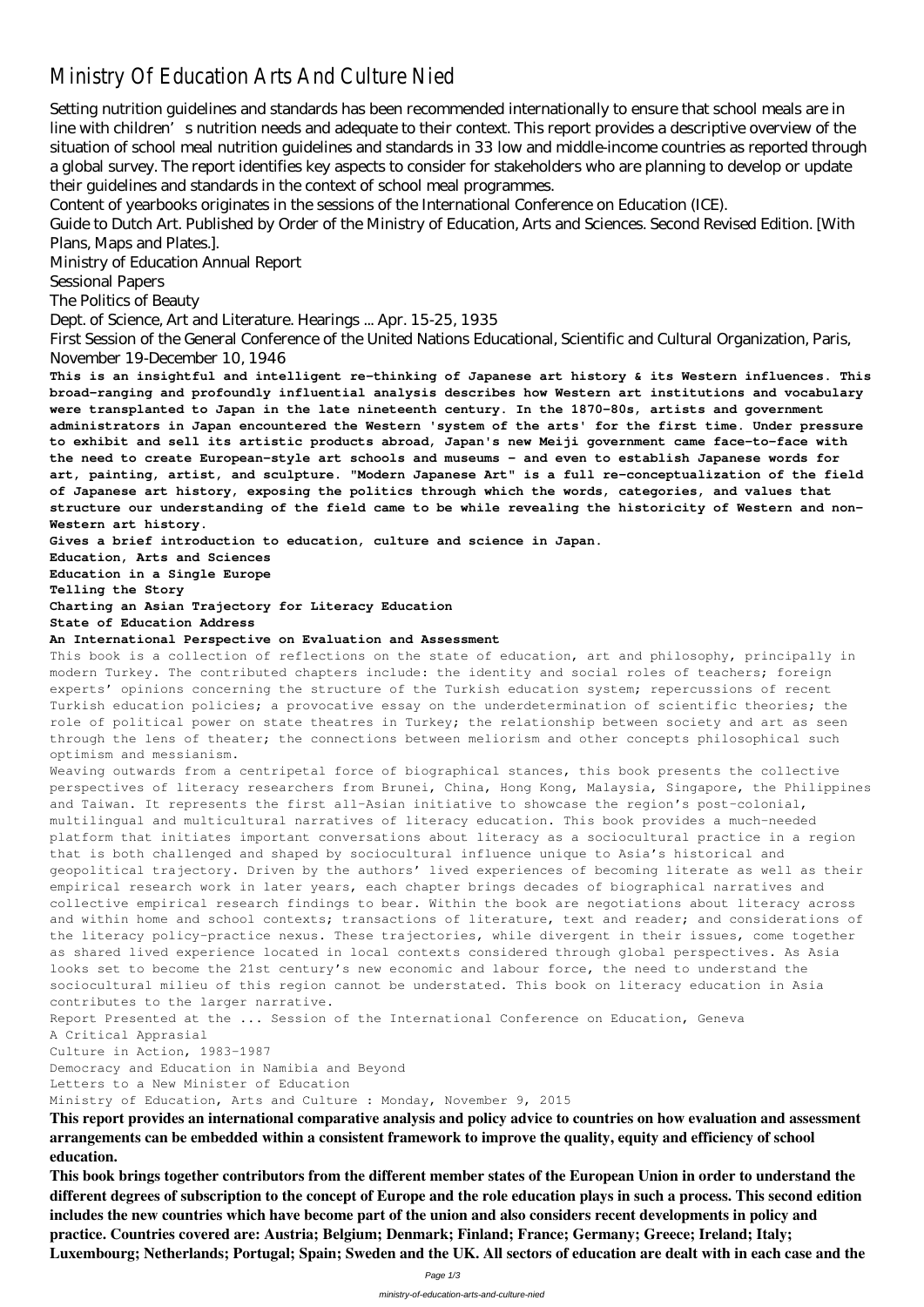**central theme of the European dimension is examined throughout. Their Functions and Organization Talks on Education, Art, and Philosophy Guide to Higher Education Evaluation of the Secondary Schools Arts Coordinators Project to Support "The Arts in the New Zealand Curriculum"**

**Department of Science, Art and Literature. Hearings....April 15-May 21, 1935. (74-1)**

## **Modern Japanese Art and the Meiji State**

*The Namibian constitution makes full provision for education as a fundamental human right and freedom. Three years into independence, as part of the government's educational policy, the 'Education for All Policy' was launched as a stepping stone to free quality education. However, inequities have become widely pronounced within the Namibian educational system. Democracy and Education in Namibia and beyond debates the education–democracy nexus in Namibia and the southern African context. It defines and explores the meaning of democracy and related concepts. It also looks at what democracy means in the context of human rights and access to education. The ten chapters in this collection interrogate the strengths and limitations of education as an instrument of social change and question whether or not the Namibian educational objectives and practices do develop and help to sustain a democratic culture in Namibia. The authors in the collection have drawn material from their own teaching and research experience across the fields of education and social science in Namibia and beyond, and present their findings in a pedagogical framework suitable as a challenging text for tertiary students. At a time when education is in crisis, especially in South Africa where strident calls for free tertiary education and Africanisation of the curriculum are spreading like wildfire, this book gives scholarly insight into the history and social conditions that gave rise to our current predicament.*

*The invitation to serve as Minister of Education and lead a bold and significant reform of an education system never comes with an instruction manual. Leading such an opportunity effectively, requires access to the best knowledge about how to make change happen. In this book, Ministers of Education and system level leaders in ten countries share what they learned in the process of advancing audacious reforms aimed at transforming public education so schools would better prepare students with the necessary skills to participate civically and economically in a rapidly changing world. A product of the Global Education Innovation Initiative, a practice-research consortium of leaders and institutions that advance knowledge to support the transformation of public education systems to augment their relevancy, the book is anchored in the proposition that successful educational change requires the appropriate combination of knowledge based on practice with knowledge based on research. The contributors to this volume embody the best qualities of reflective practitioners who can make visible what they have learned from their practice. In sharing with what they have learned with others, they demonstrate also the generosity and commitment of those who understand that we all share responsibility for the education of the entirety of the world's children. In this book, the reader will find discerning and intimate accounts of what it is like to transform the largest organization in society, so it does a better job educating all children. The themes that resonate in their accounts across systems as diverse as Australia, Brazil, Colombia, India, Mexico, Peru, Poland, Portugal, Russia and Singapore are fascinating, surprising and valuable to those who hope to leave a legacy as Ministers of Education. Fernando M. Reimers is the Ford Foundation Professor of the Practice of International Education and Director of the Global Education Innovation Initiative and of the International Education Policy Masters Program at Harvard University. His research and teaching focus on understanding how to educate children and youth so they can thrive in the 21st century. Over more than three decades he has advised Ministers of Education and other leaders of education institutions in Africa, Asia, the Americas, Europe and the Middle East.*

*Nutrition guidelines and standards for school meals*

*OECD Reviews of Evaluation and Assessment in Education Synergies for Better Learning An International Perspective on Evaluation and Assessment Report on Student Learning in the Arts: Report to the Ministry of Education Master Plan for the Year 2000*

*The Arts in Education*

*Dutch Art Today*

*This work has been selected by scholars as being culturally important and is part of the knowledge base of civilization as we know it. This work is in the public domain in the United States of America, and possibly other nations. Within the United States, you may freely copy and distribute this work, as no entity (individual or corporate) has a copyright on the body of the work. Scholars believe, and we concur, that this work is important enough to be preserved, reproduced, and made generally available to the public. To ensure a quality reading experience, this work has been proofread and republished using a format that seamlessly blends the original graphical elements with text in an easy-to-read typeface. We appreciate your support of the preservation process, and thank you for being an important part of keeping this knowledge alive and relevant.*